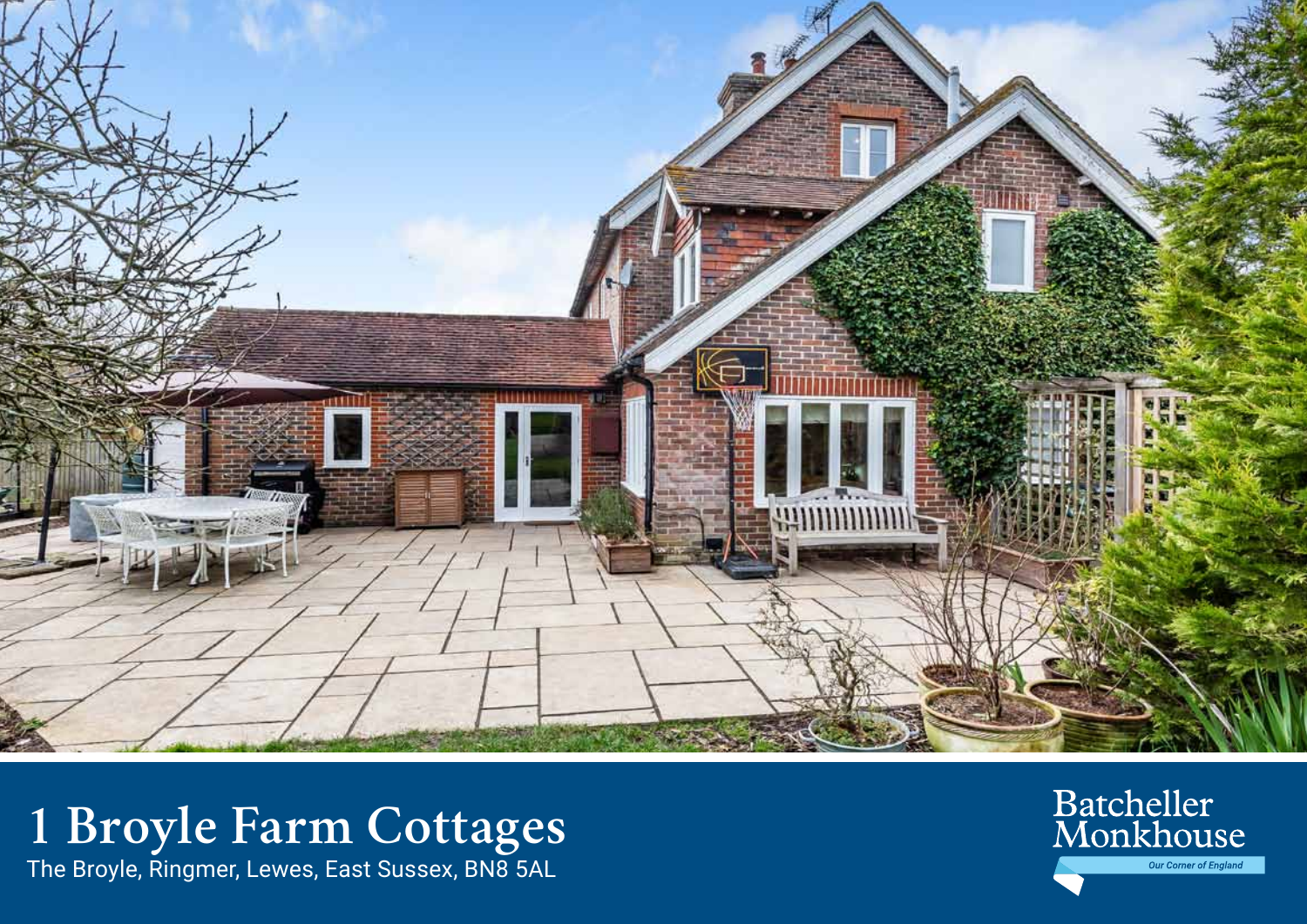# **1 Broyle Farm Cottages**

A stylish semi-detached Victorian cottage with accommodation over three **•** CF-Road Parking **• CF-Road Parking** floors and having a generous garden with a plot of about 14 of an acre with beautiful far reaching rural views in a convenient location on the outskirts of Ringmer with easy access into Lewes and Uckfield.

#### **Ground Floor**

- Entrance Hall
- **Sitting Room**
- Family Room
- Kitchen/Dining Room
- Cloakroom

#### **First / Second Floor**

• 4 Bedrooms • Family Bathroom

- Garden Sheds
	- Gardens

**Outside**



## **Description**

1 Broyle Farm Cottages is a beautifully presented and spacious cottage offering naturally light accommodation with stylish interiors and attractive outlooks over the adjoining countryside. The property has benefited from a number of improvements by the current owners including within the last few years new wood frame double glazed windows, solar panels generating heat for the hot water system and whole house water filtration system. A number of period features inside including strip pine doors, some wood panelling and exposed brick walls create a warm and comfortable feel to the whole property. The main elevations are traditional Victorian brick and tile hung under a tiled roof.

The main features of the property include:

- **Entrance Hall** with tiled floor.
- **Family Room** currently used as a study with exposed brick wall and opening through to the
- **Sitting Room** having a double aspect with outlook over the garden, exposed brick fireplace with wood burning stove, fitted shelves and internal window through to the
- **Kitchen/Dining Room** with tiled floor, range of units with granite worksurfaces, Rangemaster Professional Plus cooker with double oven, steel splashback and extractor over, space for dishwasher, glazed door to garden and larder/store cupboard with space for a fridge freezer.
- **• Cloakroom** with quarry tiled floor and space for stacked washing machine and tumble dryer.
- **•** On the first floor there are **3 Bedrooms** two having views to the rear over the adjoining countryside and one having fitted storage.
- **• Family Bathroom** on the first floor with freestanding roll top bath and shower over, tiled floor and heated towel rail.
- **•** On the second floor is the **Impressive Main Bedroom** with exposed brick wall, large Velux style window with fantastic far reaching views, fitted wardrobes and storage.

## **Outside**

1 Broyle Farm Cottages is approached from the road over a private drive to double timber gates which in turn lead to a gravel driveway with parking for several cars. The drive is separated from the garden by trellis, with a large stone terrace off the side and rear of the house, beyond which the garden is laid mainly to lawn with mature hedgerows on the borders. There is a well stocked herbaceous bed with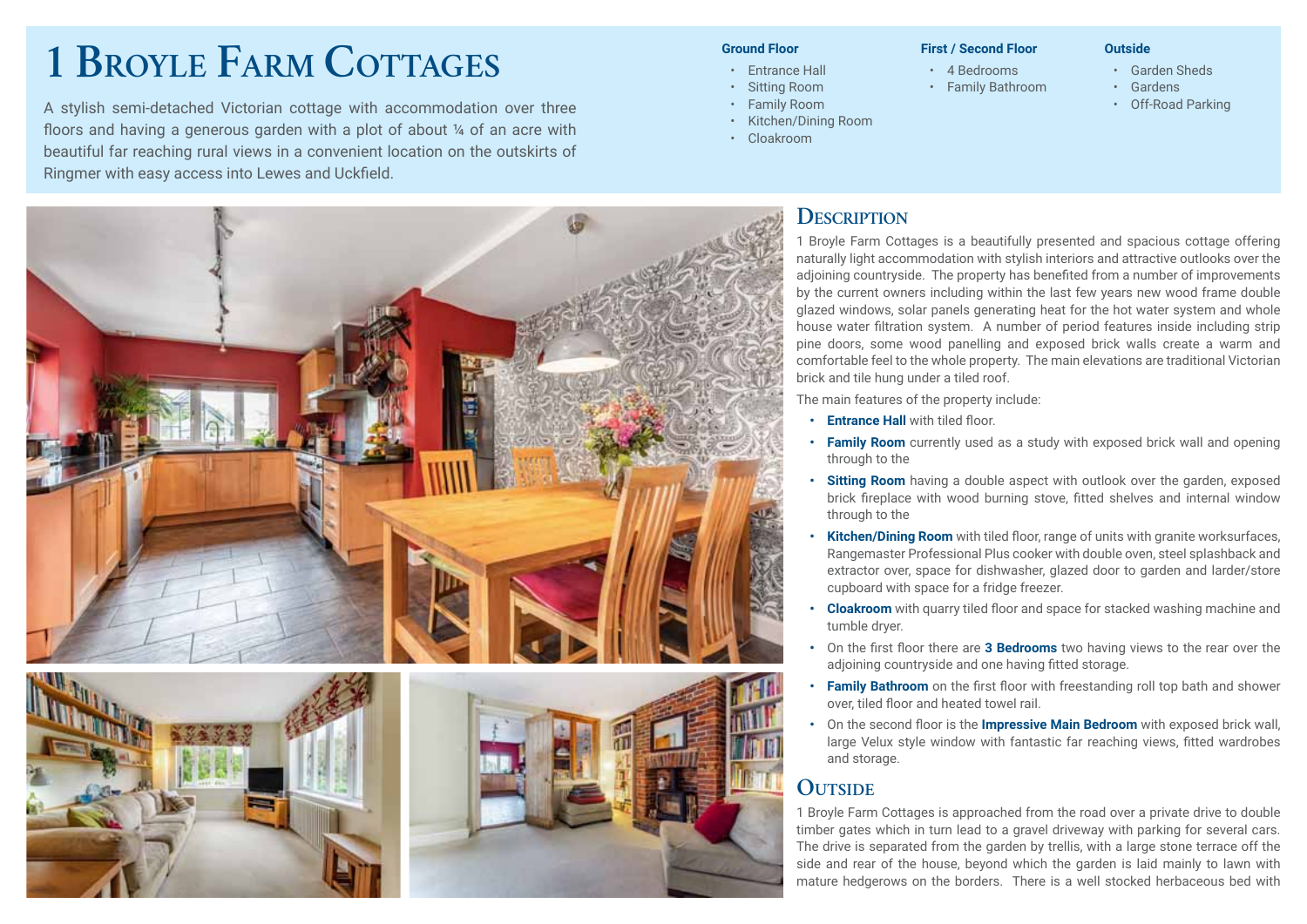













a number of apple trees together with productive raised beds for vegetables, a polytunnel, greenhouse, two garden sheds and a small brick store to the rear of the property. In all the plot measures approximately 0.25 of an acre.

### **AMENITIES**

**Local:** Ringmer offers a variety of local shops, pubs and cafes.

**Towns:** Lewes (4 miles), Uckfield (5.7 miles), Brighton (14 miles).

**Transport:** Lewes Railway Station (5.3 miles) services to London in approximately 75 minutes. Uckfield Station (5.7 miles) services to London is approximately 1 hour. Gatwick Airport (39.5 miles).

**Schools:** Ringmer Primary School www.ringmerprimary.school, Little Horsted Primary School www.littlehorsted.e-sussex.sch.uk Kings Academy Ringmer www. kgaringmer.uk East Sussex College www.escg.ac.uk Uckfield College www.uckfield. college Lewes Old Grammar School www.logs.uk.com Eastbourne College www. eastbourne-college.co.uk Cumnor House www.cumnor.co.uk Bedes www.bedes. org Burgess Hill Girls www.burgesshillgirls.com

**Leisure:** Lewes Golf Club www.lewesgolfclub.co.uk East Sussex National Golf Club www.eastsussexnational.co.uk South Downs National Park www.southdowns.gov. uk Ashdown Forest www.ashdownforest.org

## **DIRECTIONS**

From the village green in the centre of Ringmer travel north east on the B2192 (The Broyle) and 1 Broyle Farm Cottages will be found on the right hand side approximately 2 miles from the centre of Ringmer. WHAT3WORDS: preparing.puff.odds

#### **Additional Information**

**Local Authority:** Lewes District Council Tel: 01273 471600. www.lewes.gov.uk

**Services (not checked or tested):** Mains water and electricity. No mains gas. Oil fired central heating. Shared waste treatment plant. No mains drains.

**Links:** www.environment-agency.gov.uk, www.nationalhighways.co.uk, www.caa.co.uk, www.landregistry.gov.uk

**Tenure:** Freehold. Land Registry Title Number ESX36639

**EPC:** EPC rating E **Council Tax Band:** E

# Guide Price £675,000

#### **Viewings**

For an appointment to view please contact our Haywards Heath Office, telephone 01444 453181

Battle 01424 775577 battle@batchellermonkhouse.com Haywards Heath 01444 453181 hh@batchellermonkhouse.com Pulborough 01798 872081 sales@batchellermonkhouse.com

Tunbridge Wells 01892 512020 twells@batchellermonkhouse.com